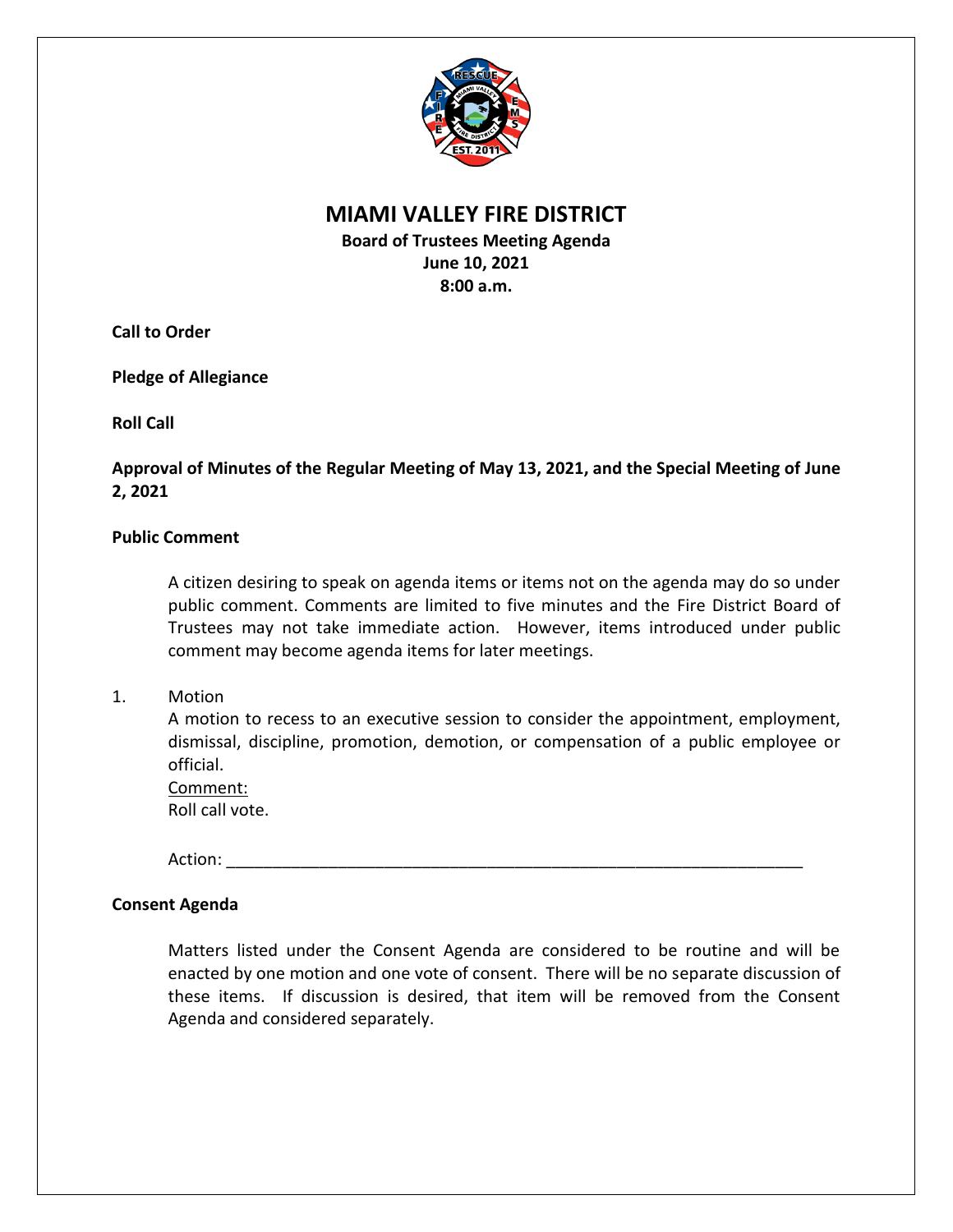#### **Expenses**

Approve the Fire District May expenses beginning with check #17588 and ending with check #17633.

#### **Personnel:**

Confirm the following personnel:

Hiring of Part-time Firefighter EMT's Emma Rohrer and Amanda Dey effective June 10, 2021.

1. Consent Agenda Motion A motion to approve the Consent Agenda. Comment: Roll call vote.

Action: \_\_\_\_\_\_\_\_\_\_\_\_\_\_\_\_\_\_\_\_\_\_\_\_\_\_\_\_\_\_\_\_\_\_\_\_\_\_\_\_\_\_\_\_\_\_\_\_\_\_\_\_\_\_\_\_\_\_\_\_\_\_

### **Old Business**

None

#### **New Business**

1. Resolution No. 2021-03 A resolution to appoint R. Andrew Harp as the Interim Fire Chief of the Miami Valley Fire District consistent with the Ohio Revised Code Section 505.371 and the district by-laws. Comment:

Motion to amend resolution. Roll call vote.

Action: \_\_\_\_\_\_\_\_\_\_\_\_\_\_\_\_\_\_\_\_\_\_\_\_\_\_\_\_\_\_\_\_\_\_\_\_\_\_\_\_\_\_\_\_\_\_\_\_\_\_\_\_\_\_\_\_\_\_\_\_\_\_

2. Resolution No. 2021-04 A resolution to revise wages and benefits for employees within the service of the Miami Valley Fire District. Comment: Roll call vote.

Action: \_\_\_\_\_\_\_\_\_\_\_\_\_\_\_\_\_\_\_\_\_\_\_\_\_\_\_\_\_\_\_\_\_\_\_\_\_\_\_\_\_\_\_\_\_\_\_\_\_\_\_\_\_\_\_\_\_\_\_\_\_\_

- 3. Study Session
	- Fire Chief Selection Process